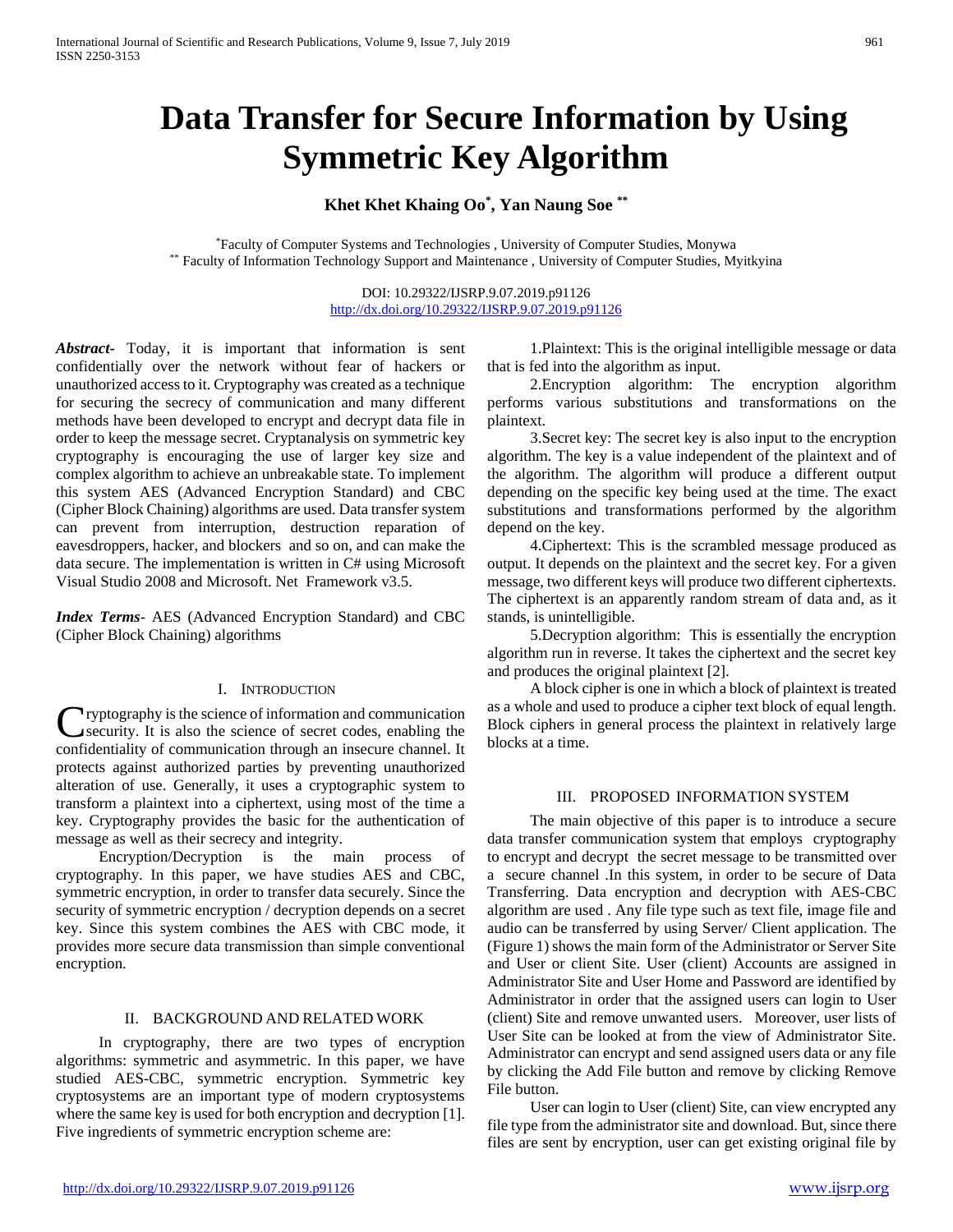the use of decryption software. So, this decryption software has to be login to the User (client) Site and user downloads any file type in User Home Page encrypted. Key and IV Numbers from the User Site are needed to decrypt, sent together with encrypted file from Administrator Site, taken and utilized by the user for the decryption stage to get the existing file again.

 Mainly security is used term surround the characteristics of integrity, authentication, privacy, and Availability. Now a days we depend on the send information over the network; risk of secure transmission over the networks has also increased. For the secure transmission that term are important for data transmission.



**Figure 1. proposed system**

## IV. TECHNOLOGY USED

 With the development of Science and technology, the information system is essential in our daily life. Cryptocurrencies emulate the concept of real world signatures by using cryptography techniques and the encryption keys. Cryptography methods use advanced mathematical codes to store and transmit data values in a secure format. Cryptography is a technique to send secure messages between two or more participants – the sender encrypts/hides a message using a type of key and algorithm, sends this encrypted form of message to the receiver, and the receiver decrypts it to generate the original message [3]. The System presented in this paper used the symmetric (AES) and CBC algorithms to implement the system for secure data transfer.

## **Advanced Encryption Standard (AES)**

 The development of data techniques the The development of data techniques the problem of data security becomes more and more important. In cryptography, AES is one of the most popular algorithms used in symmetric key encryption. AES is one of the most popular algorithms used in symmetric key cryptography . It is available by choice in many different encryption packages. AES has a fixed block size of 128 bits and a key size of 128, 192, or 256 bits can produce a corresponding output of the same size . AES is fast in both software and hardware, is relatively easy to implement, and requires little memory [1]. AES is used by the vast majority of network-based symmetric cryptographic application. AES is a substitution permutation process, which is a series of mathematical operations that use substitutions (also called S-Box) and permutations (P-Boxes) .

## **AES Encryption algorithm**

1) Key Expansion

- 2) Initial round
	- a. AddRoundKey
- 3) Nr -1 Round
	- a. SubBytes
	- b. ShiftRows
	- c. MixColumns
	- d. AddRoundKey
- 4) Final Round
	- a. SubBytes
	- b. ShiftRows
	- c. AddRoundKey

 AES uses variable number of rounds (Nr) which are fixed: 10 rounds for 128-bit keys, 12 rounds for 192-bit keys, and 14 rounds for 256-bit keys [5]. During each round, above operations are applied on the state.

- SubBytes: The substitute bytes operation is a nonlinear byte substitution that operates on each of the state bytes independently using S-box and changes the byte values.
- ShiftRow: every row in the 4x4 ray is shifted a certain amount to left depending on the row index.
- MixColumn: The mixcolumns transforma-tion uses a mathematical function to transform the values of a given column within a state, acting on the four values at one time as if they represented a four-term polynomial.
- AddRoundKey: each byte of the state is combined with a round key, which is a different key for each round and derived from the AES (Rijndael) key [1].

(Means and variances of the variables) necessary for classification.

## **AES Decryption algorithm**

- 1) Key Expansion
- 2) Initial round
	- a. AddRoundKey
- 3) Nr -1 Round
	- a. Inverse Shift Row
	- b. Inverse Sub Bytes
	- c. AddRoundKey
	- d. Inverse MixColumns
- 4) Final Round
	- a. Inverse Shift Row
	- b. Inverse Sub Bytes
	- c. AddRoundKey

 AES decryption uses essentially the same algorithm, with the following changes: the inverse of the four main operations are used.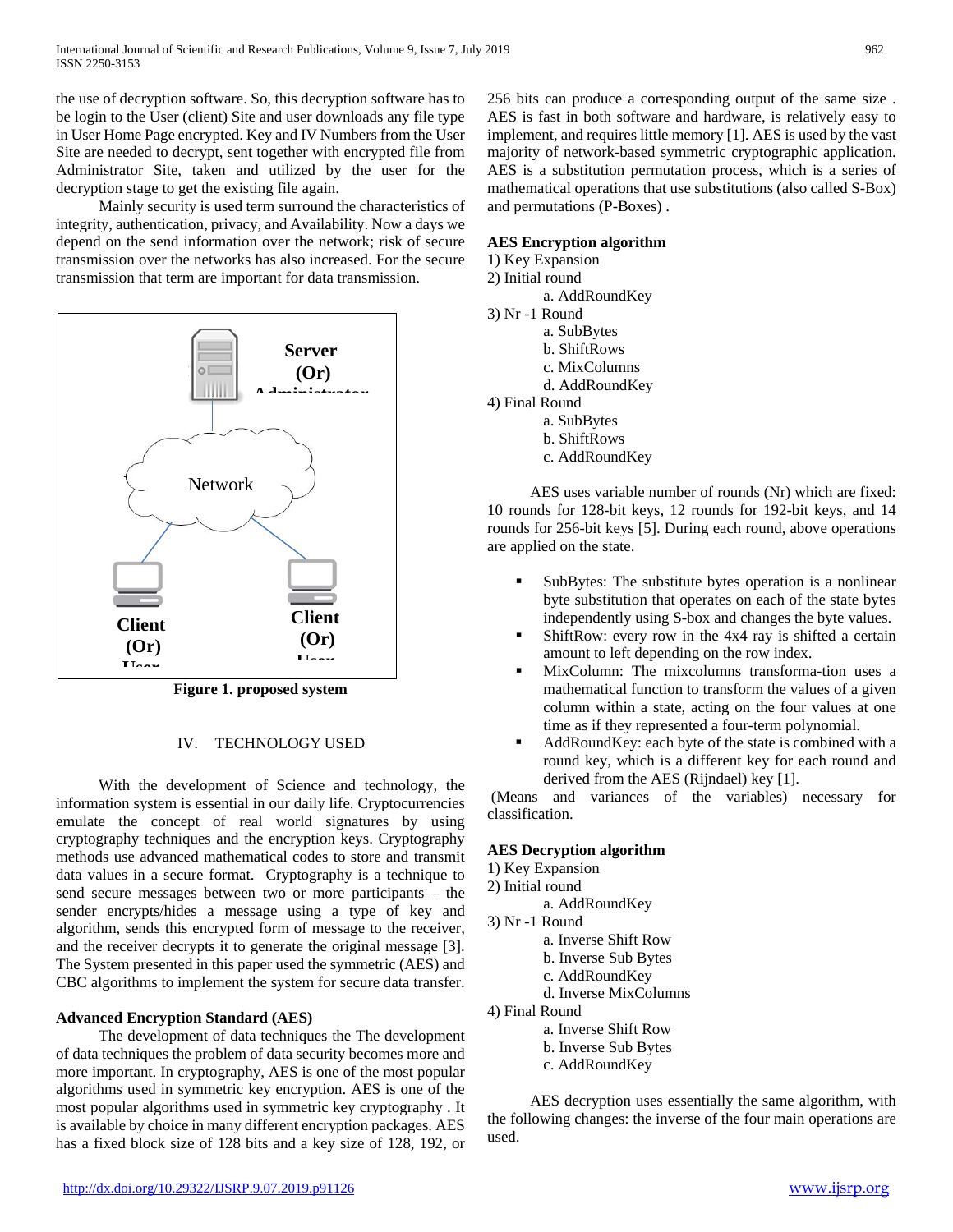- Inverse Shift Row: The inverse shift row transformation, called InvShiftRows, performs the circular shifts in the opposite direction for each of the last three rows, with a 1-byte circular right shift for the second row, and so on [4].
- Inverse Sub Bytes: Inverse Sub Bytes is the inverse of the byte substitution transformation, in which the inverse S-box is applied to each byte of the State. This is obtained by applying the inverse of the affine transformation followed by taking the multiplicative inverse in GF  $(2^8)$ [1].
- Inverse MixColumns: Inverse Mix Columns is the inverse of the Mix Columns transformation. Inverse Mix Columns operates on the State column-by-column, treating each column as a four-term polynomial as described [5].
- AddRoundKey: The round keys are used in the reverse order.



**Figure 2.AES-128 is a 10 round block cipher encryption and decryption algorithm**

# **Cipher block chaining (CBC)**

 In this scheme, the input to the encryption algorithm is the XOR of the current plaintext block and the preceding ciphertext block; the same key is used for each block. In effect, we have chained together the processing of the sequence of plaintext blocks. The input to the encryption function for each plaintext block bears no fixed relationship to the plaintext block. Therefore, repeating patterns of bits are not exposed. As with the ECB mode, the CBC mode requires that the last block be padded to a full bits if it is a partial block.

 For decryption, each cipher block is passed through the decryption algorithm. The result is XORed with the preceding



**Figure 3. AES-CBC encryption**

 In AES-CBC encryption, the first input block is formed by XOR the first block of the plaintext with IV. The AES cipher function is applied to each input block to produce the ciphertext block (output block). With CBC mode, an XOR is performed on the input plaintext and the previously ciphertext block (output block). Since previously encrypted data is not available for the first operation an initialization vector (IV) must be provided. CBC works on complete 128-bits blocks of plaintext. In AES-CBC decryption, the AES inverse cipher function is applied to the first ciphertext block, and the resulting output block is XOR with the IV to recover the first plaintext block. In general, to recover any plaintext block (except the first), the AES inverse cipher function is applied to the corresponding ciphertext block, and the resulting block is XOR with the previous ciphertext block as shown in (Figure 4).

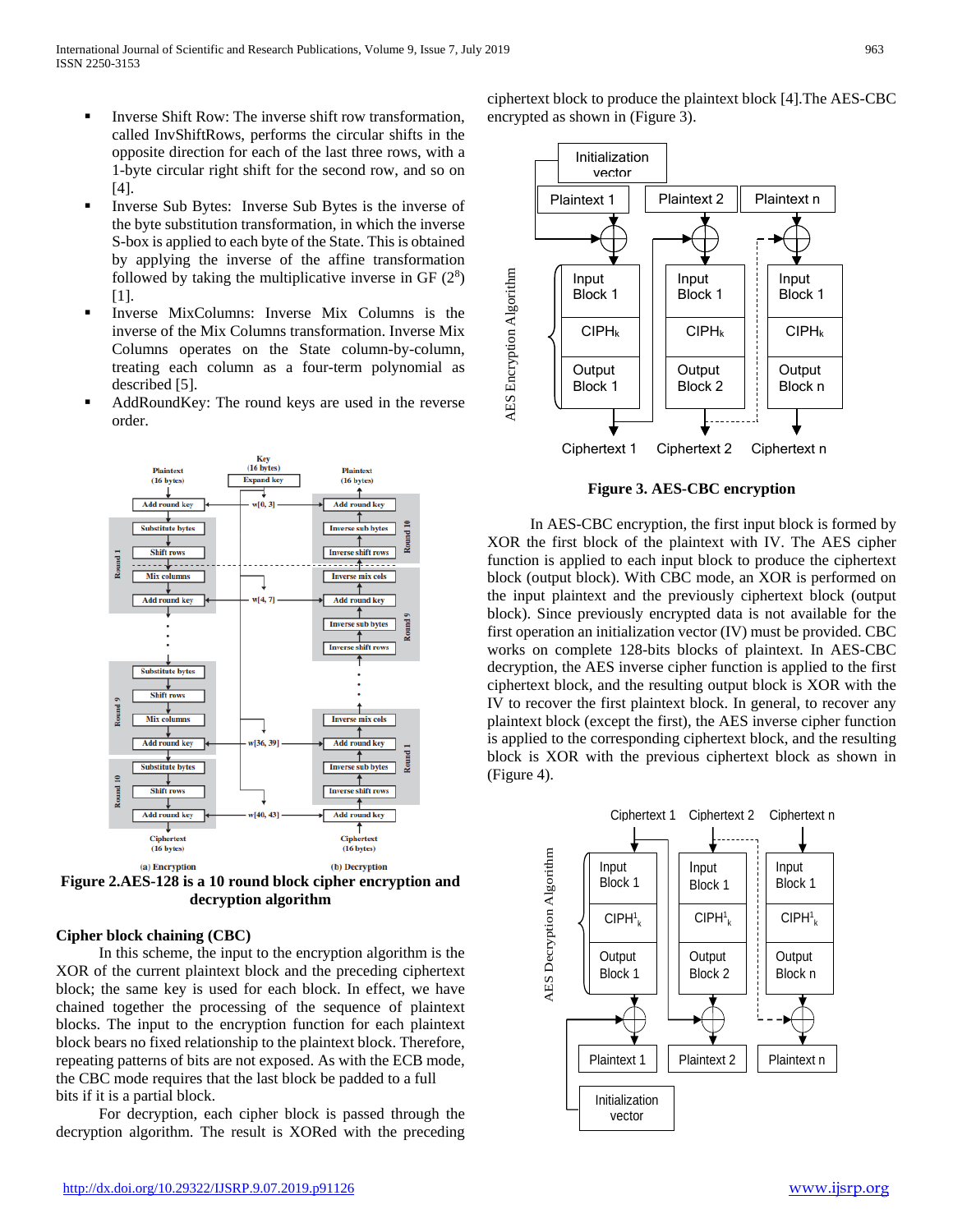## **Figure 4. AES-CBC decryption**

A common way to achieve the necessary increase is to append some extra bits, called padding, to the trailing end of the data string as the last step in the formatting of the plaintext. Other methods may be used; in general, the formatting of the plaintext is outside the scope of this recommendation. The padding bits can be removed unambiguously provided the receiver can determine that the message is indeed padded. One way to ensure that the receiver does not mistakenly remove bits from an unpadded message is to require the sender to pad every message, including messages in which the final block (segment) is already complete.

## V. IMPLEMENTATION OF SECURE DATA TRANSFER SYSTEM

A. Login Page

 In the Login page, the user needs to fill the security information (such as Administrator user Name and Password) to access the system. If the User Name and Password is correct, the user can enter to the Users Option.

| - C X ( Mbi //172.20.67.234/NonywaCU/Default.ospx<br>Host Visited Cetting Etarted Latest Headlines Costemize Links Pree Hetmail Vindows Marketplace Vindows Media | ☆ - 4 - -                                                    |  |
|-------------------------------------------------------------------------------------------------------------------------------------------------------------------|--------------------------------------------------------------|--|
|                                                                                                                                                                   |                                                              |  |
|                                                                                                                                                                   |                                                              |  |
| Log into Monywa Computer Universi                                                                                                                                 |                                                              |  |
| Log In                                                                                                                                                            |                                                              |  |
| Password: evenesseess                                                                                                                                             |                                                              |  |
| Remember me next time.                                                                                                                                            | Log In                                                       |  |
|                                                                                                                                                                   | <b>Please Login to access your files</b><br>User Name: admin |  |

**Figure 5. Administrator form**

B. Create Add User

 From the Users Option Tab, the user can choose to go to Add User, Remove User and Check User Activity Page. In the Add User page, the user needs to fill new User name and password to create the system.

|                      | → C X → Thttp://172.20.67.234/MonywaCU/Admin/AddJser.aspx                                                            |           |                                | √ - <b>M</b> Google<br>£ |
|----------------------|----------------------------------------------------------------------------------------------------------------------|-----------|--------------------------------|--------------------------|
|                      | Nost Visited Getting Started N Latest Headines Customize Links Free Hotmal Windows Marketplace Windows Media Windows |           |                                |                          |
| <b>Untitled Page</b> | $\rightarrow$                                                                                                        |           |                                |                          |
|                      |                                                                                                                      |           |                                |                          |
|                      | Data Transfer For Secured Information Using AES - CBC Encryption Algorithm                                           |           |                                |                          |
|                      | Admin Home                                                                                                           | File      | $\blacktriangleright$ Users    | $L$ ogout                |
|                      |                                                                                                                      |           | Add User                       |                          |
|                      |                                                                                                                      |           | Remove User                    |                          |
|                      |                                                                                                                      |           | <b>Check Users Activity</b>    |                          |
|                      |                                                                                                                      |           | Add A New Caser To ALLESS LIST |                          |
|                      |                                                                                                                      | User Name | MonywaCU                       |                          |
|                      |                                                                                                                      |           |                                |                          |
|                      |                                                                                                                      | Password  |                                |                          |
|                      |                                                                                                                      |           |                                |                          |
|                      |                                                                                                                      |           |                                |                          |
|                      |                                                                                                                      |           | Cancel                         | Reset<br>Create          |
|                      |                                                                                                                      |           |                                |                          |



C. Encryption and Sending Any Files

 In Figure 7, shows: the administrator can choose the files that files that is transmitted from the file menu. When File menu is click, Add File sub menu is appeared. It can be added files to deliver operation and can be selected user(s). Who can download the files when Add File sub menu is clicked.

| <b>Mozilla Firefox</b><br>fied Page -  |                                                                                                                                 |                         |                             |                 | <b>GIER</b> |
|----------------------------------------|---------------------------------------------------------------------------------------------------------------------------------|-------------------------|-----------------------------|-----------------|-------------|
| Bookmarks Tools Help<br>Hetery<br>View |                                                                                                                                 |                         |                             |                 |             |
| c<br>$\times$<br>$\check{}$            | http://172.20.67.234MonyweCU/Admin/AddFle.espx                                                                                  |                         | ☆ · M-Google                |                 | ₽           |
|                                        | Visited   Getting Started (b) Latest Headlines   Customize Links   Tree Hotmail   Windows Marketplace   Windows Media   Windows |                         |                             |                 |             |
| ditled Page                            | $\mathcal{S}_\Gamma$                                                                                                            |                         |                             |                 | E           |
| 旱道                                     | Data Transfer For Secured Information Using AES - CBC Encryption Algorithm                                                      |                         |                             |                 |             |
|                                        | Admin Homel                                                                                                                     | File                    | $\blacktriangleright$ Users | <b>E</b> Logout |             |
|                                        | C:\Documents and Setti Browse<br>Description of the File<br>MonywaCU, Sent to pdf file                                          | Add File<br>Remove File |                             |                 |             |
|                                        | Select User(s) Destined to deliver<br>monywacu.                                                                                 |                         |                             |                 |             |
|                                        |                                                                                                                                 | Done                    |                             |                 |             |

**Figure 7. Encryption and sending any file**

D. Encrypted file User receive encryption file

**Figure 8. Encrypted file**

#### E. User home page

 The User Home page , It can be managed the process that Encrypted file and IV ( Initialization Vector ) and key are downloaded.

| Webcome |                             | ۰                                                                                             |                                                                                                                                                                                                                                                                                                                                                                                                                                                                                                                                                                                                                                 |               |
|---------|-----------------------------|-----------------------------------------------------------------------------------------------|---------------------------------------------------------------------------------------------------------------------------------------------------------------------------------------------------------------------------------------------------------------------------------------------------------------------------------------------------------------------------------------------------------------------------------------------------------------------------------------------------------------------------------------------------------------------------------------------------------------------------------|---------------|
|         |                             |                                                                                               |                                                                                                                                                                                                                                                                                                                                                                                                                                                                                                                                                                                                                                 |               |
| 14mm    | Mirror Ndo Filles           | Department History                                                                            | <b>Duranteed Decreasing Program</b>                                                                                                                                                                                                                                                                                                                                                                                                                                                                                                                                                                                             | Louisville in |
|         | Welcome,                    |                                                                                               |                                                                                                                                                                                                                                                                                                                                                                                                                                                                                                                                                                                                                                 |               |
|         |                             |                                                                                               | This is Moneyer Computer University's file delivery user access pour. You can view files destinct to you, download them here                                                                                                                                                                                                                                                                                                                                                                                                                                                                                                    |               |
|         | <b>Important Notice</b>     |                                                                                               |                                                                                                                                                                                                                                                                                                                                                                                                                                                                                                                                                                                                                                 |               |
|         |                             |                                                                                               | Files from our site has been encrypted using secure AES algorithm with CBC mode. Is order to view the original context of the files you need to decrypt<br>decreption program provided by us. You can download this decreption program by clicking Download Decreption Program or the mean at the top of the gr                                                                                                                                                                                                                                                                                                                 |               |
|         | <b>How To Decrypt Files</b> |                                                                                               |                                                                                                                                                                                                                                                                                                                                                                                                                                                                                                                                                                                                                                 |               |
|         |                             | point and saysy for future was for electropical after decordinating the fits to your computer | The decryption program is written in C#. So you need to justall Microsoft Net Franswock v3.5 or later to use this program. The program is GUI based<br>test. After the program start you can once the file to decreat from the mean of the senators window. The program will sell for Encryption Key and<br>[VChristianton Vector). You need to supply these two to the program in order to decrept the file successfully. The Encryption Key and [V are shown tops<br>associated fle at the files page (View My File mean at the top of the page). Each file is encrypted using appointed Key and IV pair, no you need to copy |               |
|         |                             |                                                                                               |                                                                                                                                                                                                                                                                                                                                                                                                                                                                                                                                                                                                                                 |               |
|         |                             |                                                                                               |                                                                                                                                                                                                                                                                                                                                                                                                                                                                                                                                                                                                                                 |               |
|         |                             |                                                                                               |                                                                                                                                                                                                                                                                                                                                                                                                                                                                                                                                                                                                                                 |               |

**Figure 9. User home page**

F. Download to decrypt program